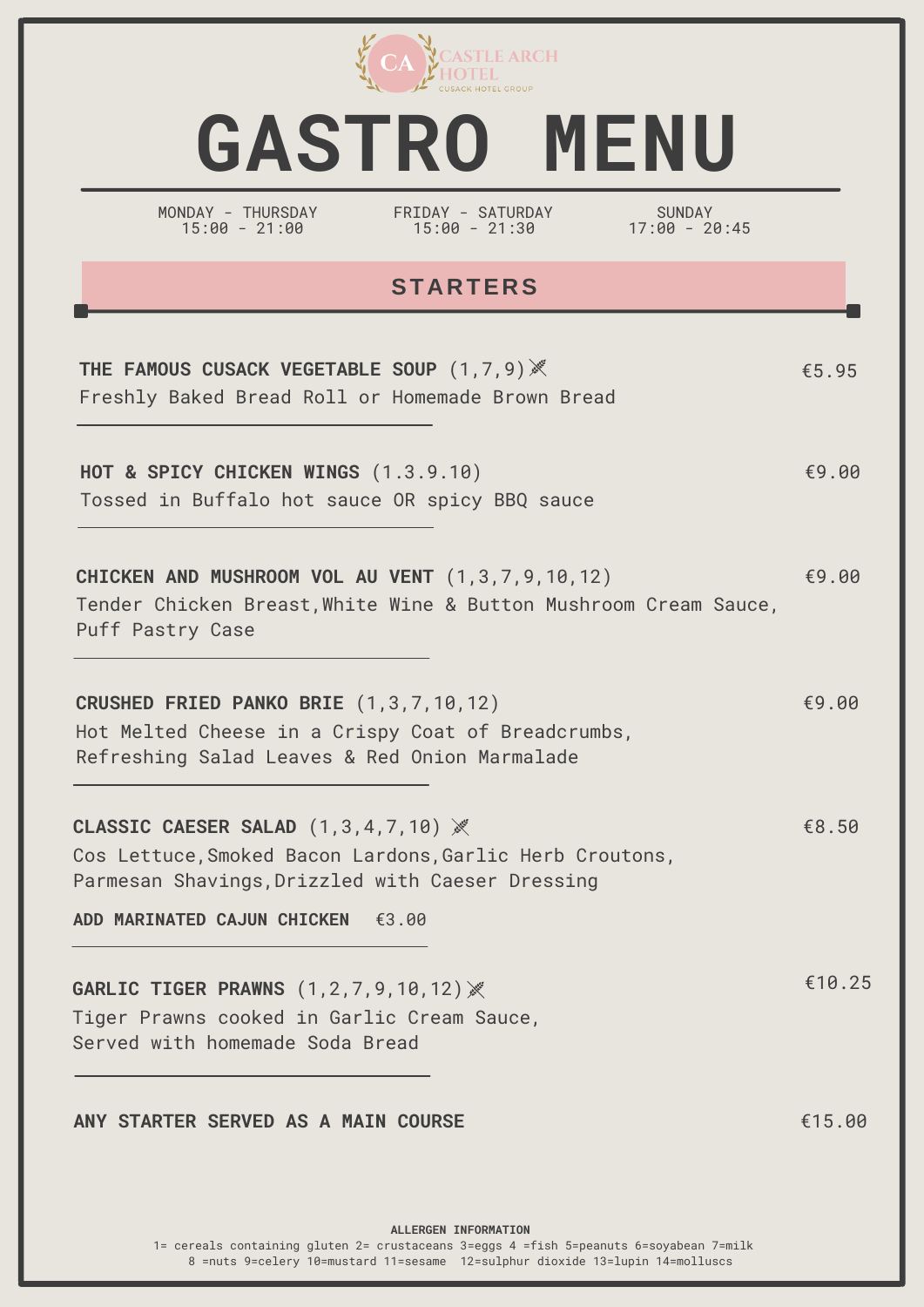## **M AIN COURSE**

| JOINT OF THE DAY<br>Please ask your server about Today's Choices                                                                                                                                                                         | €15.00 |
|------------------------------------------------------------------------------------------------------------------------------------------------------------------------------------------------------------------------------------------|--------|
| TRADITIONAL FISH AND CHIP (1,3,4,10,12)<br>Nicholas Lynch Cod in Beer Batter, Mushy Peas, Homemade Tartar Sauce,<br>Chips & Lemon Wedge                                                                                                  | €16.50 |
| SPICED BREAST OF CHICKEN CURRY (7,9,10) ※ V<br>Infused with Coconut Milk & Served with Fragrant Basmati Rice,<br>Poppadom Shard                                                                                                          | €16.50 |
| <b>PENNE CARBONARA</b> (1,3,7,9,12)<br>Crispy Bacon & Mushrooms, Parmesan, Cream Sauce & Garlic Ciabatta<br>Add Chicken €3.00                                                                                                            | €14.95 |
| TIGER PRAWN TAGLIATELLE (1,2,7,9,12)<br>Served with Cherry Tomatoes, White Wine Cream Sauce on a bed of<br>Tagliatelle                                                                                                                   | €17.00 |
| ORIENTAL VEGETABLE STIR FRY (1,2,3,9,14)<br>Wok Fried Crunchy Vegetables, Roasted Garlic<br>And Fried Egg Noodles or Rice, Choose Oyster or Sweet Chilli Sauce<br>Add Chicken €3.00<br>€4.00<br><b>Add Prawns</b>                        | €13.50 |
| PAN FRIED CHICKEN & BACON STACK (7,9,12)<br>Champ Potato, Fresh Market Vegetables, Cracked Black Pepper sauce                                                                                                                            | €15.50 |
| IRISH ATLANTIC SALMON (4,7,9,12)<br>Charred Asparagus, Champ Mash, & Citrus Beurre Blanc                                                                                                                                                 | €17.50 |
| CAJUN SPICED CHICKEN FILLET TOWER (1,3,7,12)<br>Irish Chicken Breast, Topped with Smoked Applewood Cheese, Smoked Bacon,<br>Iceberg Lettuce, Pickle, Tomato on a Brioche Bun, Served with Beer Battered<br>Onion Rings & Chips           | €16.50 |
| <b>CUSACK 8oz BEEF BURGER (1,3,7,10,12)</b><br>8oz Beef Burger topped with Smoked Applewood Cheese, Smoked Bacon, Iceberg<br>Lettuce, Pickle, Tomato, Brioche Bun, Chips and Beer Battered Onion Ring and<br>Boyne Valley Relish on side | €16.00 |
|                                                                                                                                                                                                                                          |        |